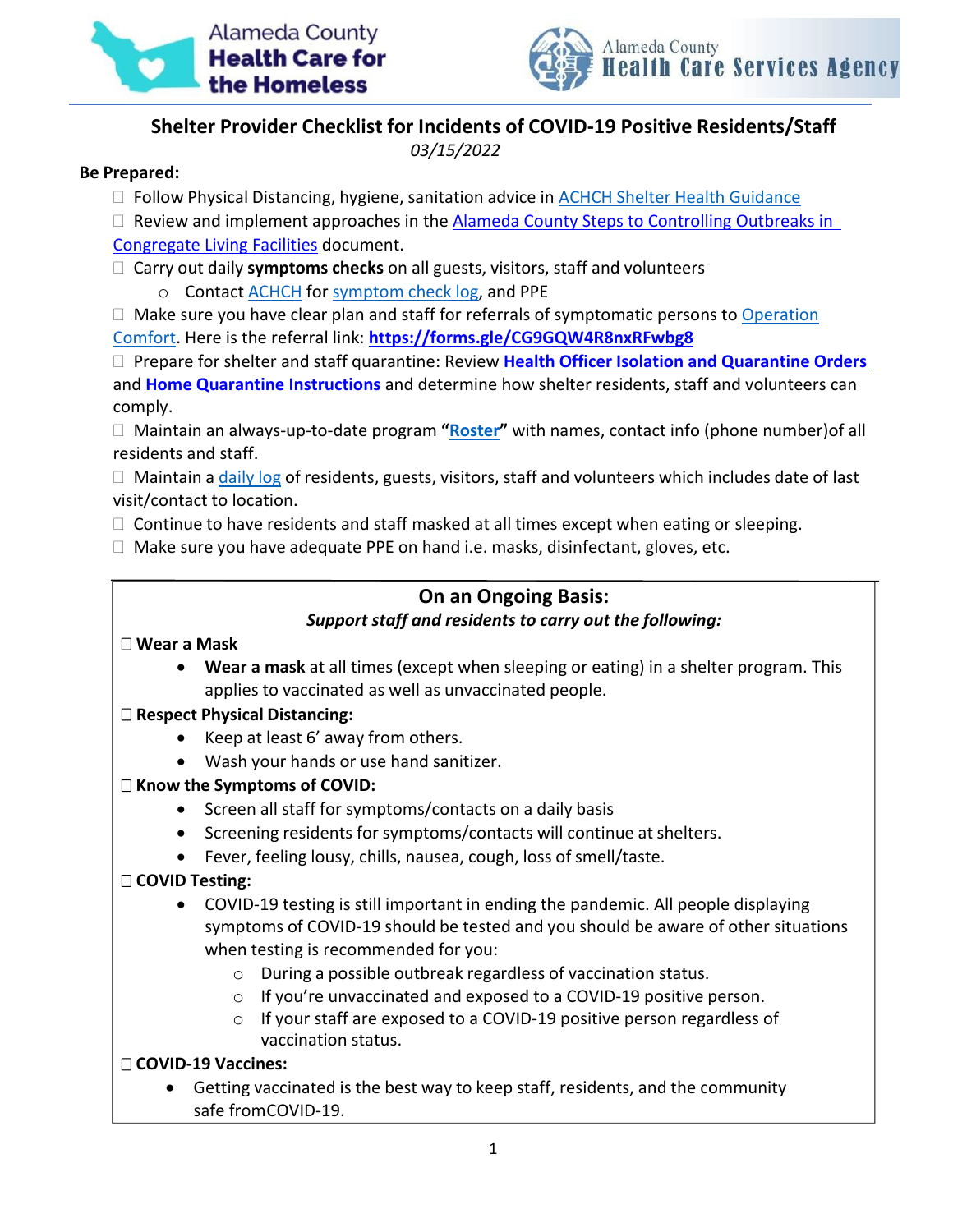• We encourage everyone to consider getting vaccinated and to talk to a provider about vaccine options.

Ask the shelter staff for a list of vaccine locations or visit the website [https://covid-](https://covid-19.acgov.org/vaccines)[19.acgov.org/vaccines](https://covid-19.acgov.org/vaccines)

# **Upon receiving report/results of a shelter positive or symptomatic staff/resident:**

# **Day 1**

- A. Immediately upon receiving positive test results or symptomatic resident/staff:
	- $\Box$  Place symptomatic person in Isolation: Surgical mask, meals in isolation, and if possible using a separate bathroom from the other resident
	- $\Box$  If staff are positive or symptomatic please have them quarantine at home or refer toOperation Comfort if that is not possible.
	- **Refer resident to Isolation and Quarantine Hotel:**
	- **<https://forms.gle/CG9GQW4R8nxRFwbg8>**
	- □ Contact ACHCH Regional Coordinator for your zone or ACHCH Shelter Health Manager **Kari Jennings-Parriott (510) 472-4255; [Kari.jenningsparriot@acgov.org](mailto:Kari.jenningsparriot@acgov.org)**
	- $\Box$  Communicate to staff and residents shelter quarantine procedure based on Health [Officer Home](https://covid-19.acgov.org/isolation-quarantine#1595784429592-title3) Quarantine Instructions.
	- $\Box$  Review and follow Alameda County Outbreak Reporting Requirements and Instructions:<https://covid-19.acgov.org/reporting-requirements#congregate>
- $\Box$  Sites are required to report every staff or resident case to ACPHD by emailing [COVIDOB@acgov.org](mailto:COVIDOB@acgov.org) AND completing a [Shared Portal for Outbreak Tracking \(SPOT\) Intake](https://cdph.force.com/SPOT/s/IntakeForm?language=en_US)

[Form.](https://cdph.force.com/SPOT/s/IntakeForm?language=en_US) For more information please visit: [https://covid-19.acgov.org/reporting](https://covid-19.acgov.org/reporting-requirements#congregate)[requirements#congregate.](https://covid-19.acgov.org/reporting-requirements#congregate)

- B. Next Steps:
	- □ Disinfect all common areas. CDC Positive COVID-19 [sanitation](https://www.cdc.gov/coronavirus/2019-ncov/community/disinfecting-building-facility.html?CDC_AA_refVal=https%3A%2F%2Fwww.cdc.gov%2Fcoronavirus%2F2019-ncov%2Fprepare%2Fdisinfecting-building-facility.html) guidance
	- $\Box$  Gather roster and visitor logs for ACHCH and the Public Health Department.
	- $\Box$  Identify shelter Communications Lead and backup. Send names and contact info t[o kari.jenningsparriott@acgov.org](mailto:kari.jenningsparriott@acgov.org)
	- $\Box$  Shelter Health Manager, Kari Jennings-Parriott, will support with contact tracing andidentifying any close contacts.
	- $\Box$  COVID-19 symptom screening and testing: All people displaying symptoms of COVID-19 should be referred to Isolation & Quarantine, and you should be aware of other situations when testing is recommended for you:
		- o During a possible outbreak regardless of vaccination status.
		- o If you're unvaccinated and exposed to a COVID-19 positive person.
		- o If your staff are exposed to a COVID-19 positive person regardless of vaccination status.